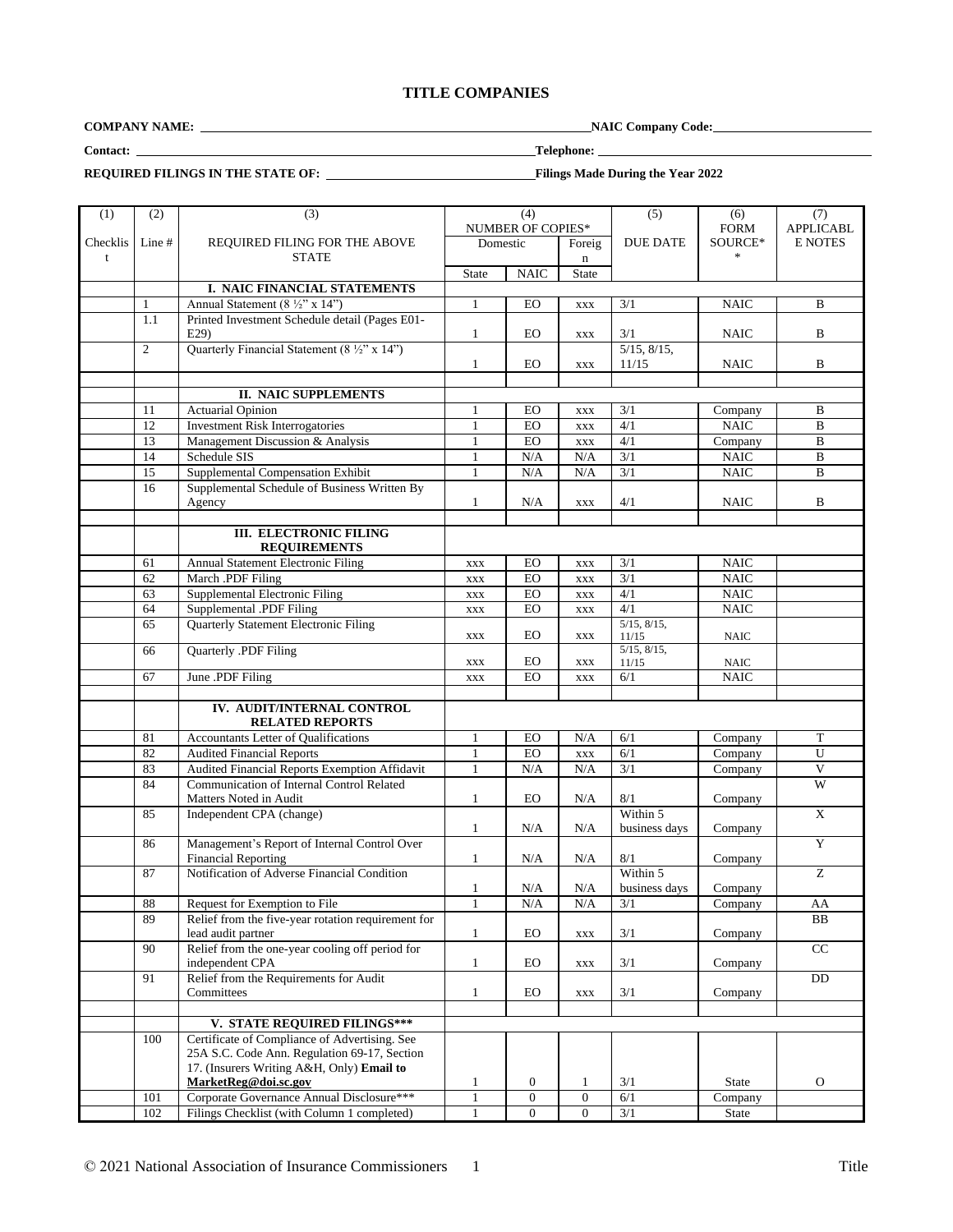| (1)                                                   | (2)                                     | (3)                                           | (4)                      |                    | (5)            | (6)             | (7)              |                |
|-------------------------------------------------------|-----------------------------------------|-----------------------------------------------|--------------------------|--------------------|----------------|-----------------|------------------|----------------|
|                                                       |                                         |                                               | <b>NUMBER OF COPIES*</b> |                    |                | <b>FORM</b>     | <b>APPLICABL</b> |                |
| Checklis                                              | Line $#$                                | REQUIRED FILING FOR THE ABOVE                 |                          | Foreig<br>Domestic |                | <b>DUE DATE</b> | SOURCE*          | <b>E NOTES</b> |
|                                                       |                                         | <b>STATE</b>                                  |                          | n                  |                |                 |                  |                |
|                                                       |                                         |                                               | <b>State</b>             | <b>NAIC</b>        | <b>State</b>   |                 |                  |                |
|                                                       | 103                                     | Form B-Holding Company Registration           |                          |                    |                |                 |                  |                |
|                                                       |                                         | Statement                                     |                          | $\mathbf{0}$       | $\overline{0}$ | 3/1             | Company          |                |
|                                                       | 104                                     | Form F-Enterprise Risk Report ***             |                          | 0                  | 0              | 3/1             | Company          |                |
|                                                       | 105                                     | $ORSA***$                                     |                          | 0                  | 0              | 12/31           | Company          |                |
|                                                       | 106                                     | Premium Tax                                   |                          | 0                  |                | 3/1             | State            | P              |
|                                                       | 107                                     | <b>State Filing Fees</b>                      |                          | 0                  |                | 3/1             | <b>State</b>     | R              |
|                                                       | Signed Jurat<br>108                     |                                               |                          | 0                  | <b>XXX</b>     | 3/1             | <b>NAIC</b>      | L              |
|                                                       | 109                                     | SC Health Ins. Pool Assessment Base Reporting |                          | 0                  |                | 3/1             | <b>State</b>     | Q              |
|                                                       |                                         | Form                                          |                          |                    |                |                 |                  |                |
|                                                       |                                         | Contact: cynthia.matlack@bcbssc.com           |                          |                    |                |                 |                  |                |
|                                                       |                                         |                                               |                          |                    |                |                 |                  |                |
|                                                       | 110                                     | Comprehensive Annual Analysis                 |                          | 0                  | 0              | 3/15            | <b>State</b>     | N              |
|                                                       | 111<br>Comprehensive Quarterly Analysis |                                               |                          | 0                  | 0              | 6/1, 9/1, 12/1  | <b>State</b>     | N              |
| 112<br><b>Information Security Program Compliance</b> |                                         |                                               | 0                        | 0                  | 2/15           | State           | EE               |                |

\*If XXX appears in this column, this state does not require this filing, if hard copy is filed with the state of domicile and if the data is filed **electronically with the NAIC. If N/A appears in this column, the filing is required with the domiciliary state. EO (electronic only filing).**

**\*\*If Form Source is NAIC, the form should be obtained from the appropriate vendor.**

\*\*\*For those states that have adopted the NAIC Corporate Governance Annual Disclosure Model Act, an annual disclosure is required of all insurers or insurance groups by June 1. The Corporate Governance Annual Disclosure is a state filing only and should not be submitted by the company to the NAIC. Note however that this filing is intended to be submitted to the lead state if filed at the insurance group level. For more **information on lead states, see the following NAIC URL:** [http://www.naic.org/public\\_lead\\_state\\_report.htm](http://www.naic.org/public_lead_state_report.htm).

\*\*\*\*For those states that have adopted the NAIC updated Holding Company Model Act, a Form F Filing is required annually by holding company groups. Consistent with the Form B filing requirements, the Form F is a state filing only and should not be submitted by the company to the NAIC. Note however that this filing is intended to be submitted to the lead state. For more information on lead states, see the following NAIC URL: [http://www.naic.org/public\\_lead\\_state\\_report.htm](http://www.naic.org/public_lead_state_report.htm)

\*\*\*\*\*For those states that have adopted the NAIC Risk Management and Own Risk and Solvency Assessment Model Act, a summary report is required annually by insurers and insurance groups above a specified premium threshold. The ORSA Summary Report is a state filing only and should not be submitted by the company to the NAIC. Note however that this filing is intended to be submitted to the lead state if filed at the **insurance group level. For more information on lead states, see the following NAIC URL:** [http://www.naic.org/public\\_lead\\_state\\_report.htm](http://www.naic.org/public_lead_state_report.htm)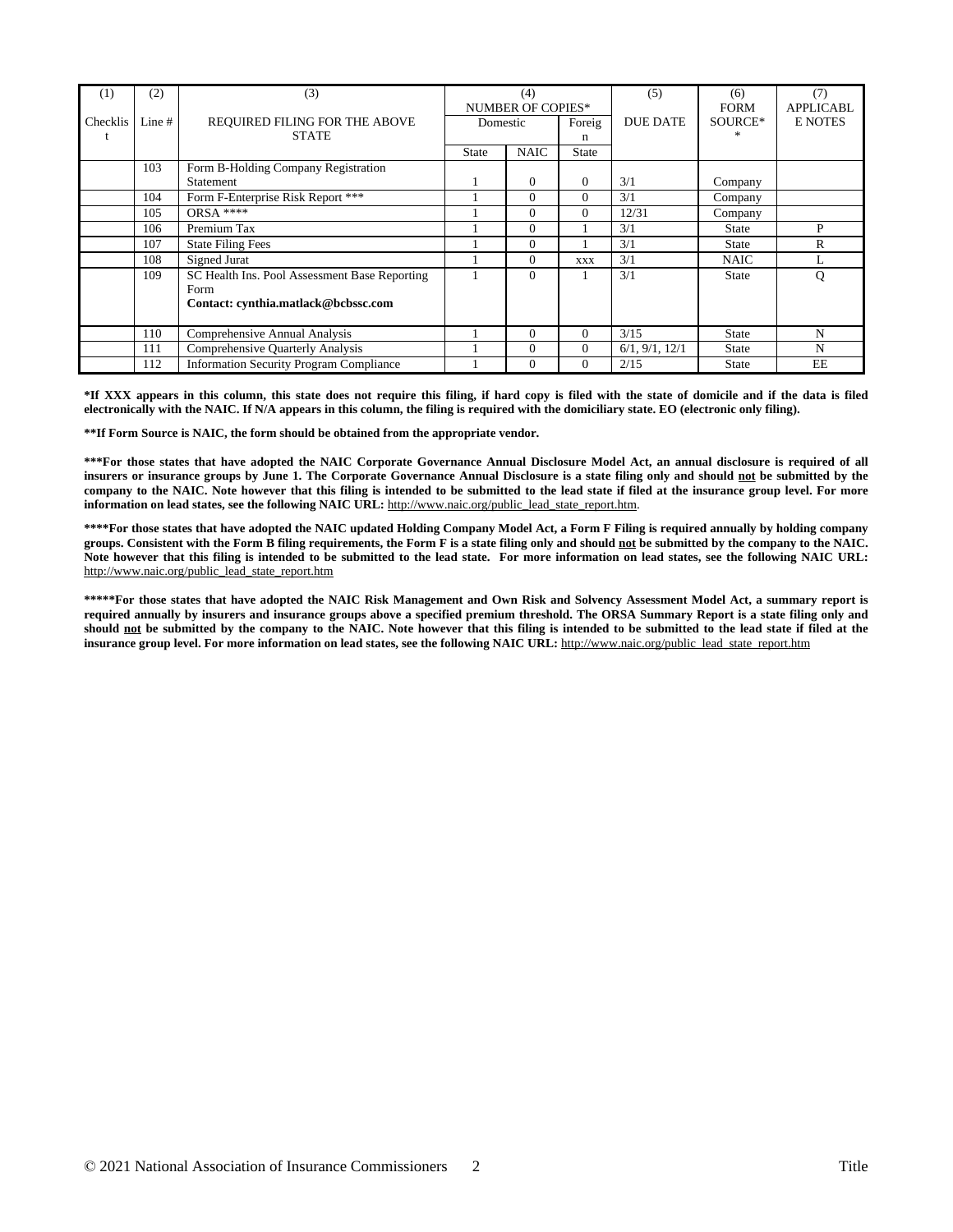|             | <b>NOTES AND</b><br><b>INSTRUCTIONS (A-K)</b><br><b>APPLY TO ALL</b><br><b>FILINGS)</b> |                                                                                                                                                                                                                                                                                                                                                                                                                                                                                                                                                                                                                                                       |                                                                                                                             |  |
|-------------|-----------------------------------------------------------------------------------------|-------------------------------------------------------------------------------------------------------------------------------------------------------------------------------------------------------------------------------------------------------------------------------------------------------------------------------------------------------------------------------------------------------------------------------------------------------------------------------------------------------------------------------------------------------------------------------------------------------------------------------------------------------|-----------------------------------------------------------------------------------------------------------------------------|--|
| A           | <b>Required Filings Contact</b><br>Person:                                              | <b>Chief Financial Analyst</b><br>Michael Shull<br>Financial Regulation & Solvency Division<br>mshull@doi.sc.gov<br>803-737-6221                                                                                                                                                                                                                                                                                                                                                                                                                                                                                                                      | Premium Tax Form Questions:<br>Sharon Waddell<br><b>Tax Manager</b><br>swaddell@doi.sc.gov<br>803-737-4910                  |  |
| B           | Mailing Address:                                                                        | Physical Address:<br>South Carolina Department of Insurance<br>1201 Main Street, Suite 1000<br>Columbia, SC 29201                                                                                                                                                                                                                                                                                                                                                                                                                                                                                                                                     | Mailing Address:<br>South Carolina Department of Insurance<br>Post Office Box 100105<br>Columbia, South Carolina 29202-3105 |  |
| $\mathbf C$ | Mailing Address for Filing<br>Fees:                                                     | N/A. Electronic filing now required. Go to<br>https://online.doi.sc.gov/Eng/Members/Login.aspx, and enter UserId and Password to<br>access Insurer Fee & Premium Tax Forms and Instructions.                                                                                                                                                                                                                                                                                                                                                                                                                                                          |                                                                                                                             |  |
| D           | Mailing Address for<br>Premium Tax Payments:                                            | N/A. Electronic filing now required. Go to<br>https://online.doi.sc.gov/Eng/Members/Login.aspx, and enter UserId and Password to<br>access Insurer Fee & Premium Tax Forms and Instructions.                                                                                                                                                                                                                                                                                                                                                                                                                                                          |                                                                                                                             |  |
| E           | Delivery Instructions:                                                                  | All required filings must be physically received in the Department no later than the<br>indicated due date. If the due date falls on a weekend or a holiday, the next business day<br>will be considered the due date.                                                                                                                                                                                                                                                                                                                                                                                                                                |                                                                                                                             |  |
| $F_{\rm}$   | Late Filings:                                                                           | Companies will be fined for a late filing on a case-by-case basis.                                                                                                                                                                                                                                                                                                                                                                                                                                                                                                                                                                                    |                                                                                                                             |  |
| G           | Original Signatures:                                                                    | Original signatures are required on all required filings.                                                                                                                                                                                                                                                                                                                                                                                                                                                                                                                                                                                             |                                                                                                                             |  |
| H           | Signature/Notarization/Certif<br>ication:                                               | Required annual statements must be verified by at least two of its principal officers, at<br>least one of whom prepared or supervised the preparation of the annual statement. See<br>S.C. Code Ann. Section 38-13-80(A).                                                                                                                                                                                                                                                                                                                                                                                                                             |                                                                                                                             |  |
| I           | Amended Filings:                                                                        | Amended items must be filed within 10 days of their amendment, along with an<br>explanation of the amendments. The signature requirements for the original filing should<br>be followed for any amendment.                                                                                                                                                                                                                                                                                                                                                                                                                                            |                                                                                                                             |  |
| J           | Exceptions from normal<br>filings:                                                      | Foreign companies should supply a written copy of any exemption or extension received<br>by its state of domicile at least 10 days prior to the filing due date to receive an exemption<br>or extension from the Department. Domestic companies should apply for an exemption or<br>extension at least fifteen days prior to the filing due date.                                                                                                                                                                                                                                                                                                     |                                                                                                                             |  |
| K           | Bar Codes (State or NAIC):                                                              | Required only for NAIC filings. Please follow the instructions in the NAIC Annual<br><b>Statement Instructions.</b>                                                                                                                                                                                                                                                                                                                                                                                                                                                                                                                                   |                                                                                                                             |  |
| L           | Signed Jurat:                                                                           | Not required from foreign insurers.                                                                                                                                                                                                                                                                                                                                                                                                                                                                                                                                                                                                                   |                                                                                                                             |  |
| M           | <b>NONE Filings:</b>                                                                    | See NAIC Annual Statement Instructions.                                                                                                                                                                                                                                                                                                                                                                                                                                                                                                                                                                                                               |                                                                                                                             |  |
| N           | CAA and CQA                                                                             | Domestics, only. The filings must be submitted electronically in Microsoft Word format<br>to the Chief Financial Analyst via mshull@doi.sc.gov. A hard copy filing is not required.                                                                                                                                                                                                                                                                                                                                                                                                                                                                   |                                                                                                                             |  |
| $\Omega$    | Special Filings:                                                                        | *** Send electronically to MarketReg@doi.sc.gov. Certificate of Compliance of<br>Advertising (insurers writing A&H, only) pursuant to 25A S.C. Code Ann. Regulation 69-<br>17, Section 17B. Each insurer required to file an Annual Statement which is now or which<br>hereafter becomes subject to the provisions of these rules must file with the Department a<br>Certificate of Compliance executed by an authorized officer of the insurer wherein it is<br>stated that, to the best of his knowledge, information and belief, the advertisements which<br>were disseminated by the insurer during the preceding statement year complied or were |                                                                                                                             |  |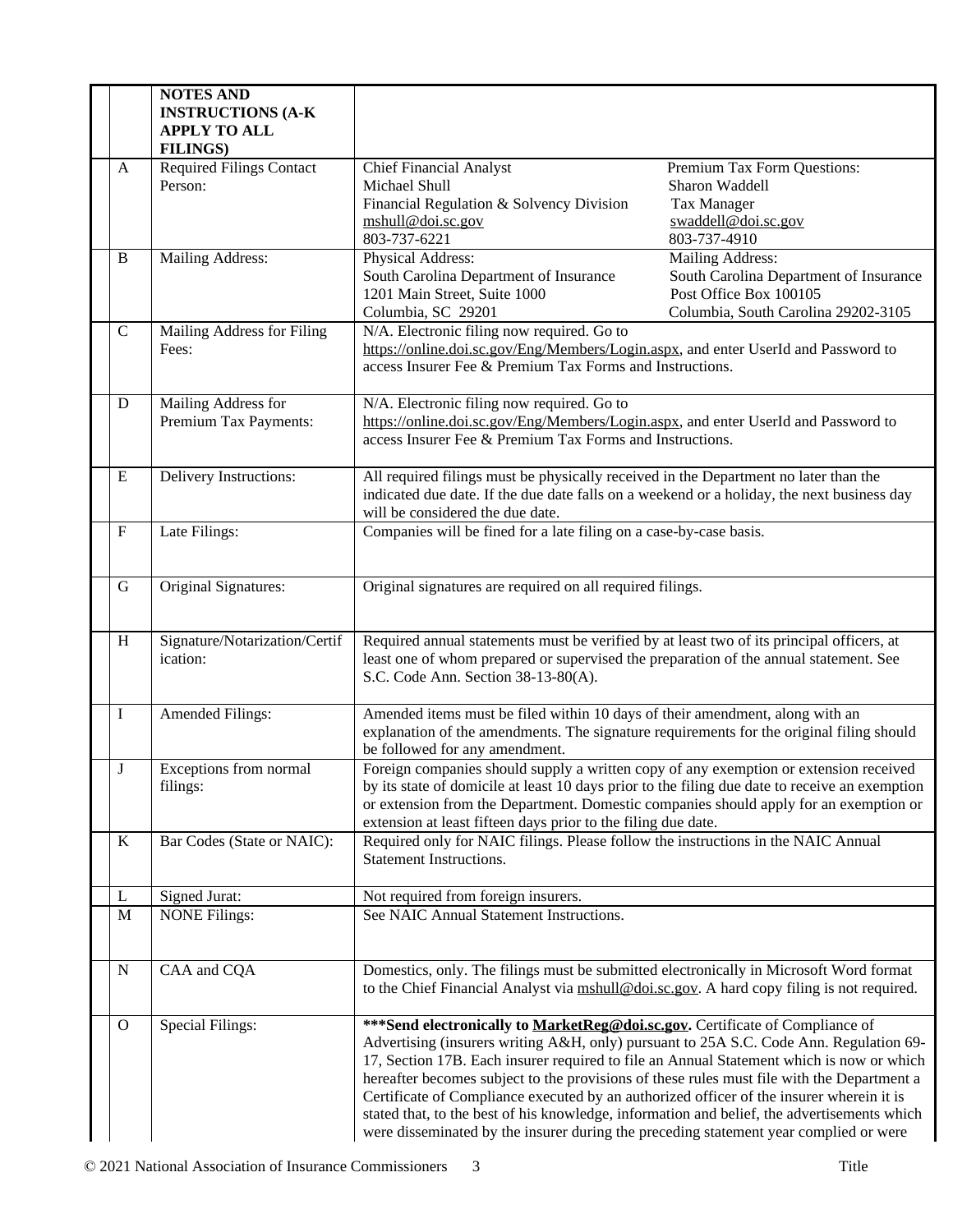|                         |                                                                                | made to comply in all respects with the provisions of these rules and the Insurance Laws<br>of this State as implemented and interpreted by these rules.<br>The SCDOI has prepared a sample template that may be utilized for completion of<br>this certification. You may find it online at the following link:<br>https://doi.sc.gov/DocumentCenter/View/13307/Certificate-of-Compliance-of-<br><b>Advertisng-Template-FINAL</b><br>The certification may be submitted electronically to MarketReg@doi.sc.gov.                                                                                                                                                                                             |
|-------------------------|--------------------------------------------------------------------------------|--------------------------------------------------------------------------------------------------------------------------------------------------------------------------------------------------------------------------------------------------------------------------------------------------------------------------------------------------------------------------------------------------------------------------------------------------------------------------------------------------------------------------------------------------------------------------------------------------------------------------------------------------------------------------------------------------------------|
| P                       | Insurer Fee & Premium Tax<br>Forms and Instructions:                           | Electronic filing now required. Go to https://online.doi.sc.gov/Eng/Members/Login.aspx,<br>and enter UserId and Password to access Insurer Fee & Premium Tax Forms and<br>Instructions. Questions: Sharon Waddell, Tax Manager, swaddell@doi.sc.gov or 803-737-<br>4910.                                                                                                                                                                                                                                                                                                                                                                                                                                     |
| Q                       | SC Health Ins. Pool<br><b>Assessment Base Reporting</b><br>Form:               | Please submit ORIGINAL signed form to the address at the top of the form and<br>NOT to the South Carolina Department of Insurance. Please send via regular mail<br>or an email signed pdf copy to Cynthia Matlack.                                                                                                                                                                                                                                                                                                                                                                                                                                                                                           |
|                         |                                                                                | Submit by MARCH 1, 2022, to:<br>Cynthia Matlack, AX-555<br><b>BlueCross BlueShield of SC</b><br>I-20 at Alpine Road<br>Columbia, SC 29219<br>Tel (803) 264-2717<br>E-mail cynthia.matlack@bcbssc.com<br>https://doi.sc.gov/DocumentCenter/View/13671/SCHIP-2022?bidId=                                                                                                                                                                                                                                                                                                                                                                                                                                       |
| R                       | Filing Fees:                                                                   | Electronic filing now required. Go to https://online.doi.sc.gov/Eng/Members/Login.aspx,<br>and enter UserId and Password to access Insurer Fee & Premium Tax Forms and<br>Instructions. Questions: Sharon Waddell, Tax Manager, swaddell@doi.sc.gov or 803-737-<br>4910.                                                                                                                                                                                                                                                                                                                                                                                                                                     |
| S                       | Actuarial Opinion Summary:                                                     | In addition to Statements of Actuarial Opinion filed with annual financial statements on or<br>before March 1 the Actuarial Opinion Summary (AOS) is required by March 15. The<br>AOS will be maintained as confidential by the Department pursuant to S.C. Code Ann.<br>Section 38-13-160 (2002).<br>The AOS must be prepared as prescribed by the instructions including but not limited to:<br>• the actuary's range of reasonable estimates and/or point estimates for loss and loss<br>adjustment expense reserves<br>• the difference between the insurer's carried reserves and the point estimate and/or range<br>of reasonable estimates<br>• an explanation of any exceptional adverse development |
| $\overline{\mathrm{T}}$ | Accountants Letter of<br>Qualifications:                                       | See Section 12 of Regulation 69-70 - Annual Audited Financial Reporting Regulation<br>which can be accessed under "Attachments to State Filing Checklists."                                                                                                                                                                                                                                                                                                                                                                                                                                                                                                                                                  |
| U                       | <b>Audited Financial Reports:</b>                                              | See Section 4 of Regulation 69-70 - Annual Audited Financial Reporting Regulation<br>which can be accessed under "Attachments to State Filing Checklists."                                                                                                                                                                                                                                                                                                                                                                                                                                                                                                                                                   |
| V                       | Audited Financial Reports -<br><b>Exemptions Affidavit:</b>                    | See Section 17 of Regulation 69-70 - Annual Audited Financial Reporting Regulation<br>which can be accessed under "Attachments to State Filing Checklists."<br>Insurer must file (i.e., it is not automatically exempt) either: Premium and Policyholders<br>or Certificateholders Exemption Affidavit or Financial or Organizational Hardship<br>Exemption Affidavit which can be accessed under "Attachments to State Filing<br>Checklists."                                                                                                                                                                                                                                                               |
| W                       | Communication of Internal<br><b>Control Related Matters</b><br>Noted in Audit: | See Section 11 of Regulation 69-70 - Annual Audited Financial Reporting Regulation<br>which can be accessed under "Attachments to State Filing Checklists."                                                                                                                                                                                                                                                                                                                                                                                                                                                                                                                                                  |
| X                       | Independent CPA:<br>Designation/Change/<br>Qualifications:                     | See Sections 6 and 7 of Regulation 69-70 - Annual Audited Financial Reporting<br>Regulation which can be accessed under "Attachments to State Filing Checklists."                                                                                                                                                                                                                                                                                                                                                                                                                                                                                                                                            |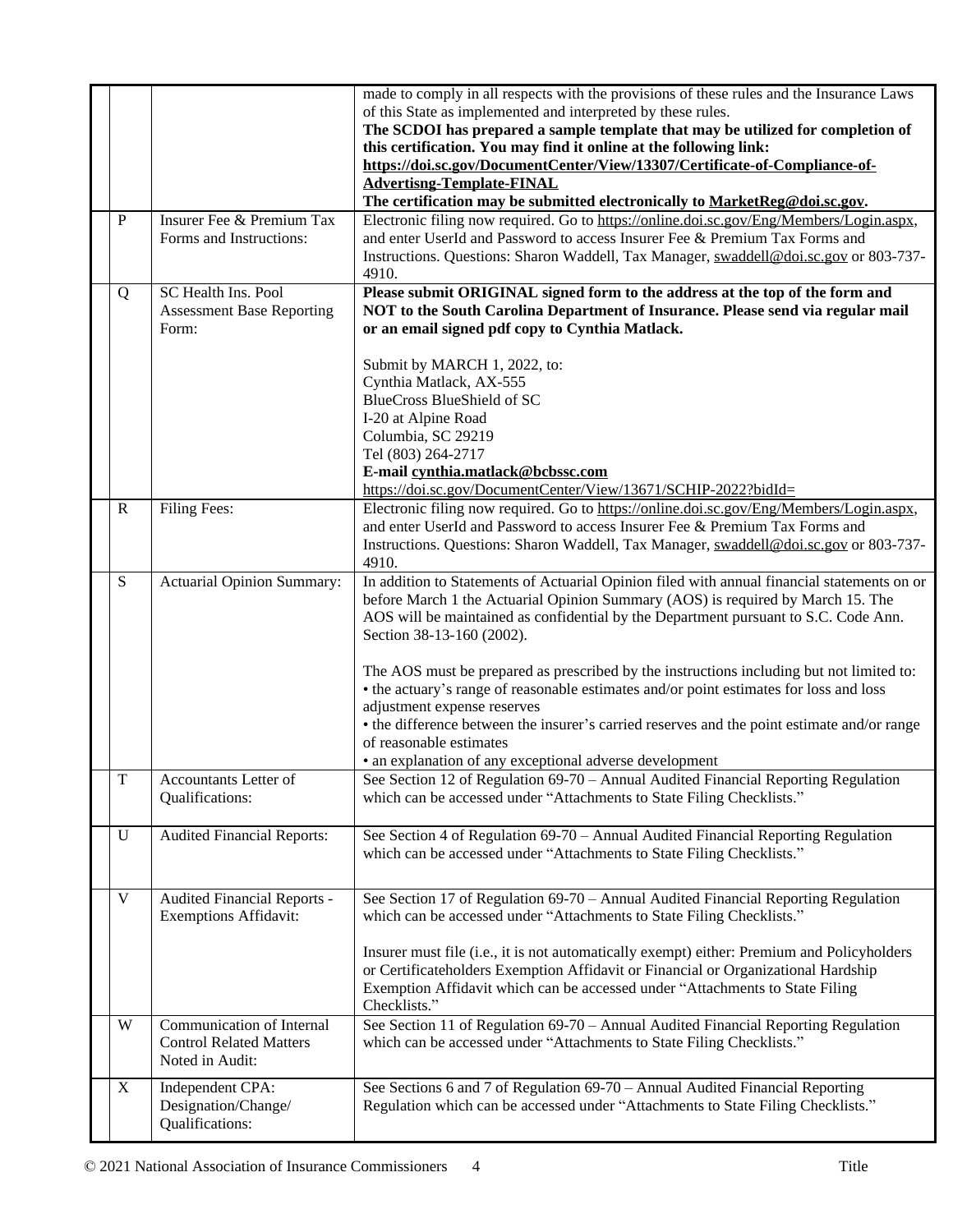| $\overline{Y}$ | Management's Report of<br><b>Internal Control Over</b><br>Financial Reporting: | See Section 16 of Regulation 69-70 – Annual Audited Financial Reporting Regulation<br>which can be accessed under "Attachments to State Filing Checklists."                                                                                                                                                                                                                                                                                                                                                                                                                                                                                                                                                                                                                                    |
|----------------|--------------------------------------------------------------------------------|------------------------------------------------------------------------------------------------------------------------------------------------------------------------------------------------------------------------------------------------------------------------------------------------------------------------------------------------------------------------------------------------------------------------------------------------------------------------------------------------------------------------------------------------------------------------------------------------------------------------------------------------------------------------------------------------------------------------------------------------------------------------------------------------|
| Z              | Notification of Adverse<br><b>Financial Condition:</b>                         | See Section 10 of Regulation 69-70 - Annual Audited Financial Reporting Regulation<br>which can be accessed under "Attachments to State Filing Checklists."                                                                                                                                                                                                                                                                                                                                                                                                                                                                                                                                                                                                                                    |
| AA             | Request for Exemption to<br>File:                                              | See V. above.                                                                                                                                                                                                                                                                                                                                                                                                                                                                                                                                                                                                                                                                                                                                                                                  |
| <b>BB</b>      | Relief from the five-year<br>rotation requirement for lead<br>audit partner    | South Carolina only requires this report if a company has requested relief from its<br>domiciliary state and does not intend to file its request electronically with the NAIC.<br>For further guidance see Sections 7D & 7E of Regulation $69-70$ – Annual Audited<br>Financial Reporting Regulation which can be accessed under "Attachments to State Filing<br>Checklist" located on the Company Information Page of the SC Department of Insurance<br>website.                                                                                                                                                                                                                                                                                                                              |
| CC             | Relief from the one-year<br>cooling off period for<br>independent CPA          | South Carolina only requires this report if a company has requested relief from its<br>domiciliary state and does not intend to file its request electronically with the NAIC.<br>For further guidance see Sections 7N & 7O of Regulation 69-70 - Annual Audited<br>Financial Reporting Regulation which can be accessed under "Attachments to State Filing<br>Checklist" located on the Company Information Page of the SC Department of Insurance<br>website.                                                                                                                                                                                                                                                                                                                                |
| <b>DD</b>      | Relief from the Requirements<br>for Audit Committees                           | South Carolina only requires this report if a company has requested relief from its<br>domiciliary state and does not intend to file its request electronically with the NAIC.<br>See Section 14(A) of Regulation 69-70 - Annual Audited Financial Reporting Regulation<br>which can be accessed under "Attachments to State Filing Checklists" located on the<br>Company Information Page of the SC Department of Insurance website.                                                                                                                                                                                                                                                                                                                                                          |
| EE             | <b>Information Security</b><br>Program, Compliance                             | Pursuant to S.C. Code Ann. Section 38-99-20, Annually, each insurer domiciled in this<br>State shall submit to the director, a written statement by February fifteenth, certifying that<br>the insurer is in compliance with the requirements set forth in this section. Each insurer<br>shall maintain for examination by the department all records, schedules, and data<br>supporting this certificate for a period of five years. To the extent an insurer has identified<br>areas, systems, or processes that require material improvement, updating or redesign, the<br>insurer shall document the identification and the remedial efforts planned and underway to<br>address such areas, systems, or processes. Such documentation must be available for<br>inspection by the director. |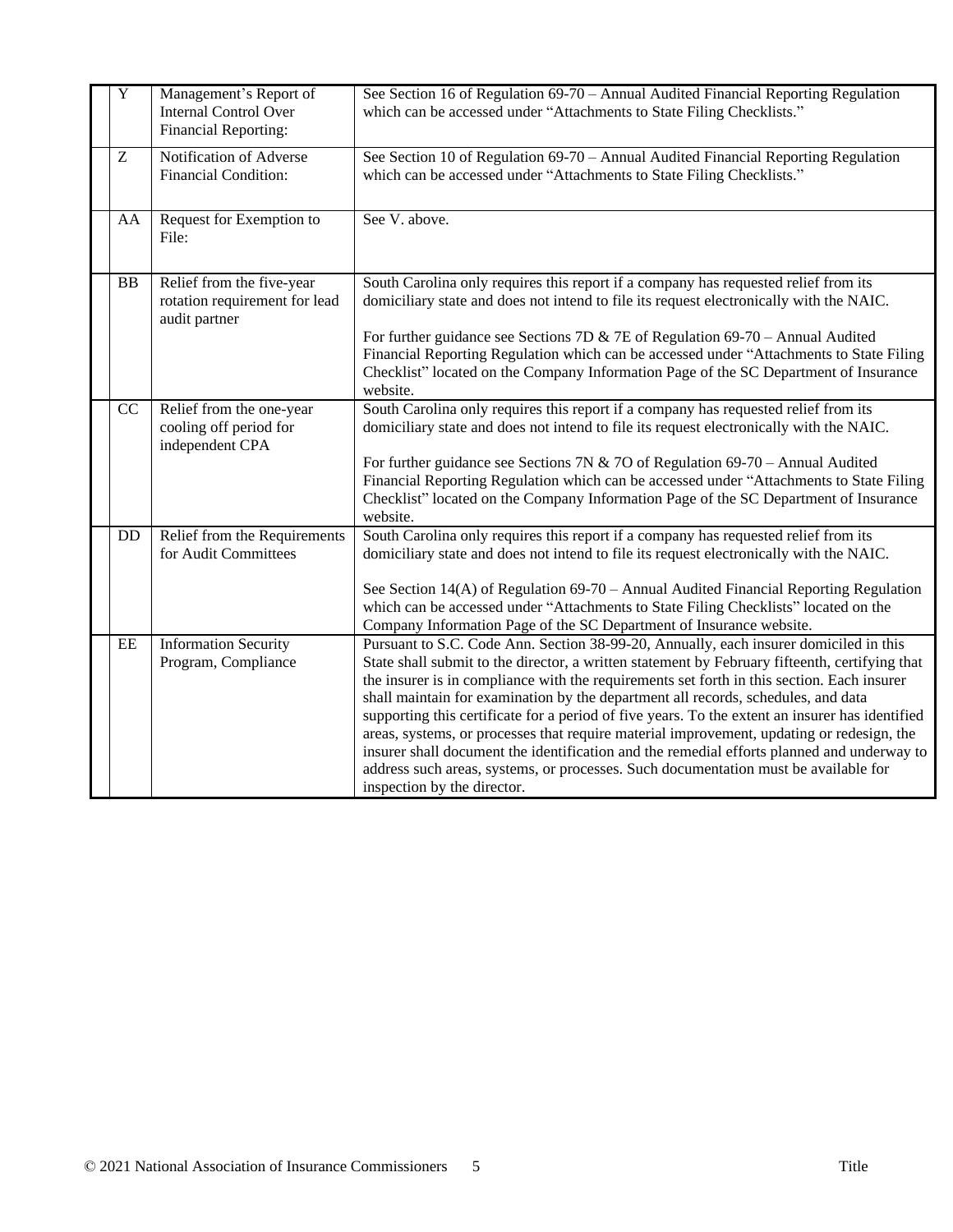#### **General Instructions For Companies to Use Checklist**

Please Note: This state's instructions for companies to file with the NAIC are included in this Checklist. The **NAIC will not be sending their own checklist this year.** 

# **Electronic filing is intended to be filing(s) submitted to the NAIC via the NAIC Internet Filing Site which eliminates the need for a company to submit diskettes or CD-ROM to the NAIC. Companies are not required to file hard copy filings with the NAIC.**

### **Column (1) Checklist**

Companies may use the checklist to submit to a state, if the state requests it. Companies should copy the checklist and place an "x" in this column when submitting information to the state.

### **Column (2) Line #**

Line # refers to a standard filing number used for easy reference. This line number may change from year to year.

### **Column (3) Required Filings**

Name of item or form to be filed.

The *Annual Statement Electronic Filing* includes the annual statement data and all supplements due March 1, per the *Annual Statement Instructions.* This includes all detail investment schedules and other supplements for which the *Annual Statement Instructions* exempt printed detail.

The *March.PDF Filing* is the .pdf file for the annual statement, detail for investment schedules and all supplements due March 1.

The *Supplemental Electronic Filing* includes all supplements due April 1, per the *Annual Statement Instructions.*

The *Supplemental.PDF Filing* is the .pdf file for all supplements due April 1.

The *Quarterly Electronic Filing* includes the quarterly statement data.

The *Quarterly.PDF Filing* is the .pdf for quarterly statement data.

The *June.PDF Filing* is the .pdf file for the Audited Financial Statements and Accountants Letter of Qualifications.

## **Column (4) Number of Copies**

Indicates the number of copies that each foreign or domestic company is required to file for each type of form. The Blanks (EX) Task Force modified the 1999 *Annual Statement Instructions* to waive paper filings of certain NAIC supplements and certain investment schedule detail, if such investment schedule data is available to the states via the NAIC database. The checklists reflect this action taken by the Blanks (EX) Task Force. XXX appears in the "Number of Copies" "Foreign" column for the appropriate schedules and exhibits. **Some states have chosen to waive printed quarterly and annual** statements from their foreign insurers and to rely upon the NAIC database for these filings. This waiver could include supplemental annual statement filings. The XXX in this column might signify that the state has waived the paper filing of **the annual statement and all supplements.**

## **Column (5) Due Date**

Indicates the date on which the company must file the form.

#### **Column (6) Form Source**

This column contains one of three words: "NAIC," "State," or "Company," If this column contains "NAIC," the company must obtain the forms from the appropriate vendor. If this column contains "State," the state will provide the forms with the